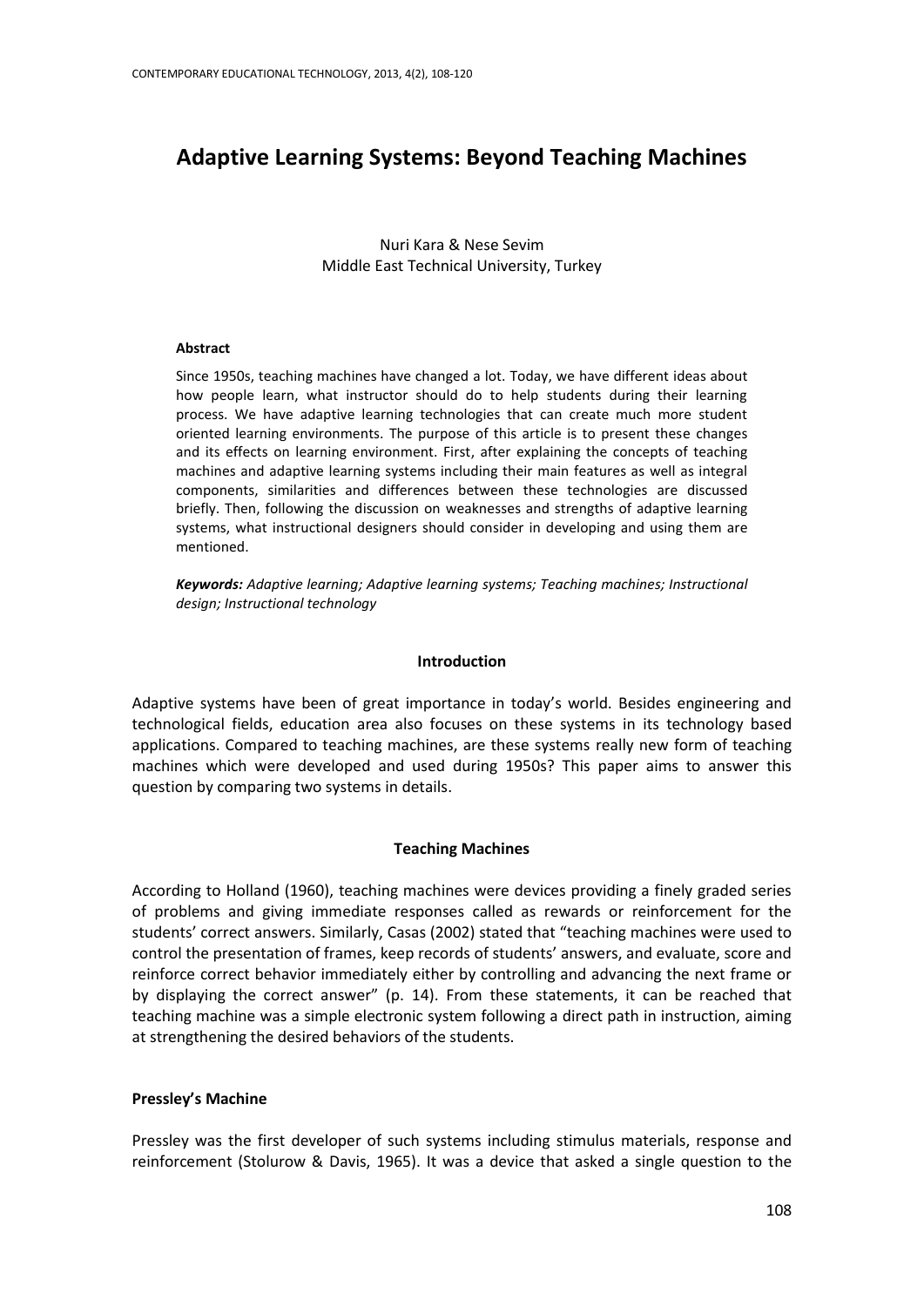student. If the student knew the answer, he moved to the next question. If not, the question was presented again on the screen until he found the correct answer. This machine allowed students to proceed at their own rate (Skinner, 1958) and recorded their progress (Seattler, 1990). Skinner (1958) opposed Pressley's machine. For him, although this machine was designed for teaching, it was developed against a background of psychological theory (Skinner, 1958). According to Skinner (1958), Pressley understood that students had different pace but he did not do anything to change it. His device was designed to avoid forgetting not for effective teaching. They were kind of testing device so they had to be used after some amount of knowledge gained from somewhere else (Skinner, 1958).

#### **Skinner's Machine**

Skinner who was the later developer of teaching machines mostly emphasized on programs as well as the hardware component to revive the automated instruction (Stolurow & Davis, 1965). The important difference of Skinner's teaching machines from earlier versions was that students needed to follow a carefully designed sequence of small steps to acquire complex behavior (Skinner, 1958). Acquiring the desired behavior was the ultimate goal of the teaching machines. The principles behind these machines were also provided to understand the structure of it effectively.

Skinner designed the teaching machine based on his programmed instruction method. It was an attempt to obtain behavioral control achieved in the laboratory (Holland, 1960). Based on his experiments conducted in laboratory with animals, Skinner proposed an idea that "by arranging appropriate contingencies of reinforcement, specific forms of behavior can be set up and brought under the control of specific classes of stimuli" (Skinner, 1958, p. 970). However, the reinforcement has to be given immediately after the response of students because the delay between the response and reinforcement of a few second reduce the effectiveness of the reinforcement. In traditional classroom environment, it was difficult for teacher to provide reinforcement just after the correct responses were given; some kind of machines like teaching machines was needed to help the teachers. Skinner describes his teaching machine as a machine that created opportunities to apply principles of learning in terms of practice of the correct responses, immediate feedbacks and reinforcements for the right answer, and small steps with hints (cited in McKeachie, 1974). Using different programs with determined steps in teaching machines made learning environment automatized in reaching several behaviors.

According to Holland (1960), immediate reinforcement, gradual progression from simple to complex, fading, control of the student's observing, discrimination training, and letting student write the program were the emphasized principles behind teaching machines. Immediate reinforcement was the main feature of the teaching machines. In structure of these machines, each correct answer was reinforced to provide learning. Additionally, gradual progression was implemented to reach the complex behavior step by step. For the fading principle, the support of the stimulus was withdrawn gradually (Holland, 1960). Teaching machines controlled attention of the students to concentrate on the program. These machines also strengthened the discrimination which was necessary for learning the desired behavior. For the last principle, teaching-machine materials were revised in accordance with the student's responses (Holland, 1960).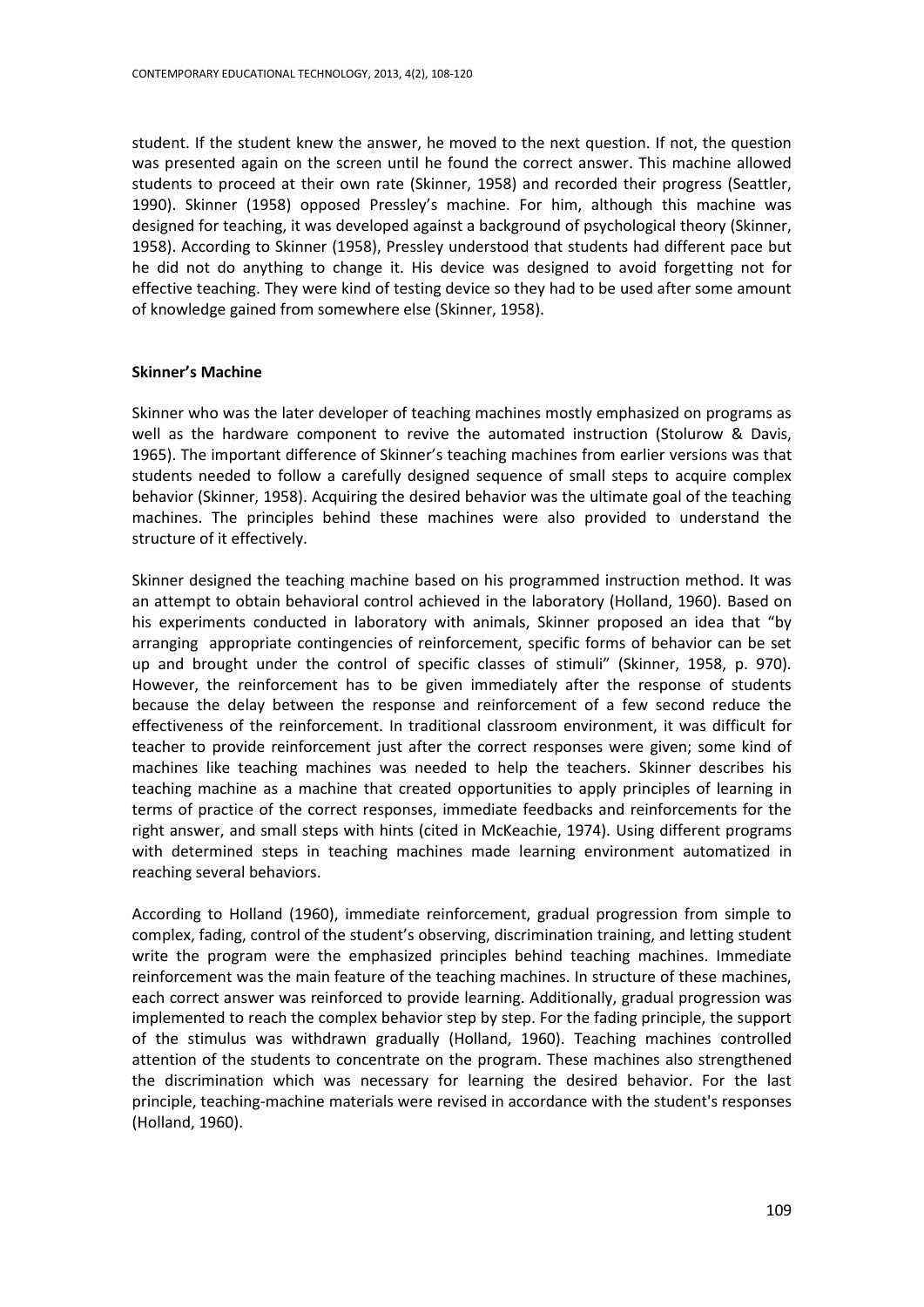In light of the views from the literature, the general characteristics of teaching machines can be summarized as; presenting questions or subject matter in small steps to the user in a determined way, giving immediate feedback/reaction regarding the answer of the user, providing reinforcement for the correct answers, and scoring the overall performance of the user.

## **Advantages of Teaching Machines**

According to its proponents, there are many benefits of teaching machine both for students and teachers. First of all, it provided an opportunity for students to study at their own paces (Skinner, 1958). Using teaching machines, students could take as much as time they need to study the content. In addition, as stated by Skinner (1960), it inspired the students and gave them high degree of competence and confidence. The students were provided buttons in terms of "guessing", "maybe", "sure", so by pressing those buttons after giving the answers, they estimated their level of confidence. By this method, they learned to evaluate their confidence and adopt a useful strategy. Third, unlike the other media such as television and radio, students were active while they were using teaching machine during their learning process (Skinner, 1960). It was a kind of private tutor which alerted students and kept them busy during their learning process (Skinner, 1958). Moreover, with immediate feedback provided by teaching machines, students were able to see how much they knew without waiting for an hour test or final examination.

Teaching machines also provided an alternative medium for teachers for the instructional activities. As Casas (2002) emphasized, presenting information, monitoring students activity, and grading students' work were started to be handled by these machines. Teaching machines were also devices that did not require any other system to carry out the instructional activities. Finally, teaching machines kept the responses of the students and informed the teacher. By this, teachers observed what students understood item by item (Skinner, 1960). Casas (2002) pointed out that teaching machines helped teachers identify the weaknesses of students. Students' responses to specific questions provided by programs in teaching machines were the key items to determine the deficiencies of them.

## **Disadvantages of Teaching Machines**

Despite the benefits as stated above, some educators and researchers were against the usage of teaching machines. For the opponents, one of the major problems about teaching machines was its one-way characteristic. Teaching machines were poorly designed (McKeachie, 1974). They were not readily portable and required maintenance (Calvin, 1969). It was difficult and time consuming to prepare programs for teaching machines; implying that the teacher must be clear about what he/she wants to teach and should determine the steps of the content at the beginning of the program preparation (Skinner, 1960). Moreover, the content in teaching machines was divided to the frames and all students had to go through frames in linear sequence (Seattler, 1990). The machine forced students to take the steps identified by the instructor in a prescribed order (Skinner, 1958) They did not let the students to see the correct answer until they responded correctly or altered their answer after they saw the correct answer (Calvin, 1969). As Casas (2002) stated, students could not refer to previous questions or answers in flow of the program.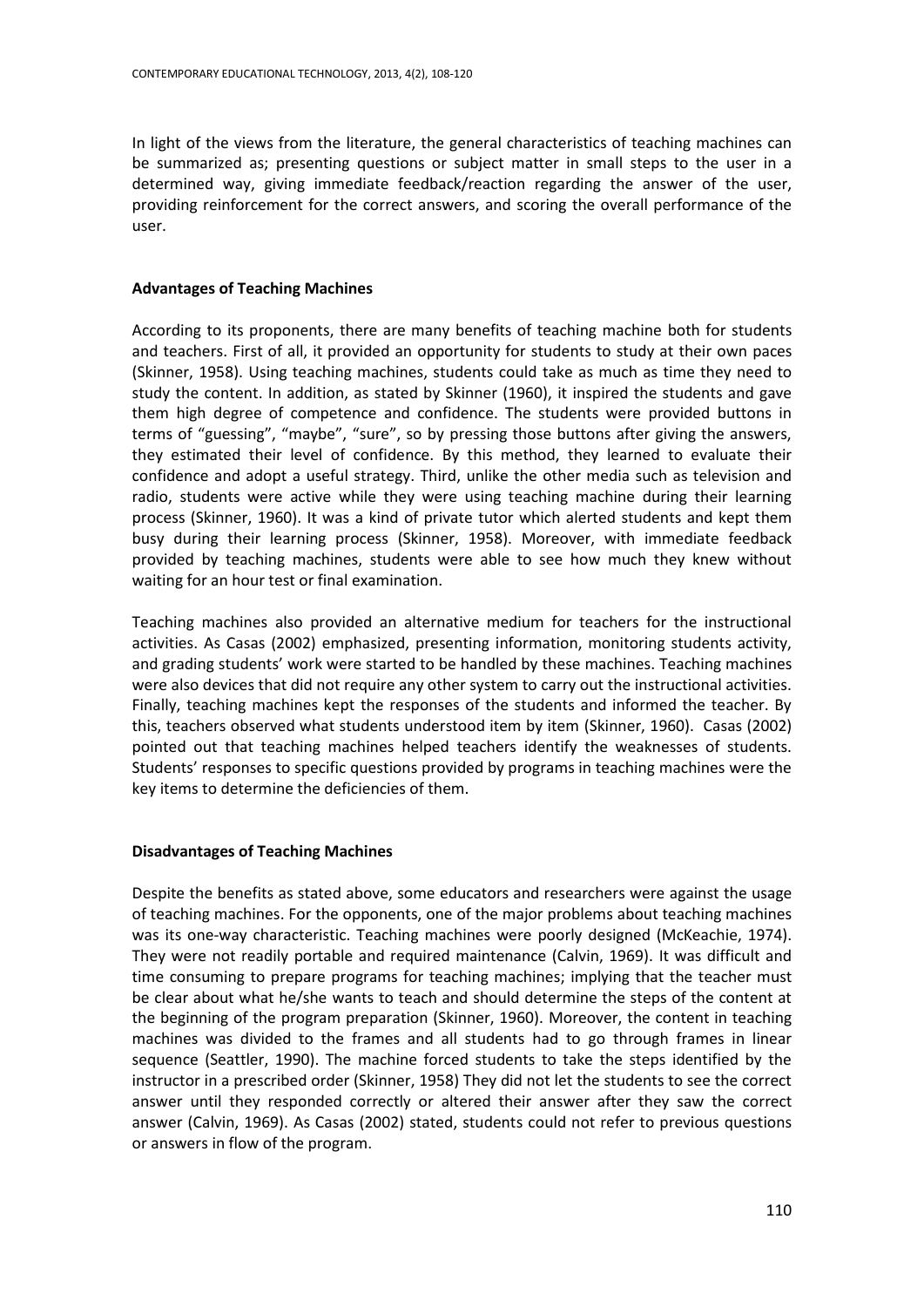Another disadvantage was becoming unsocialized because of interacting only with the machine. Casas (2002) also pointed out that affective needs of the students were not taken into consideration. Moreover, the machines did not motivate the students to go on studying because it was assumed that being right is the sufficient reinforcement (Holland, 1960). Thus, boredom was the major complaint of the students in learning from teaching machines and some of them even destructed their machine. Finally, though some students successfully completed the program, they were unable to pass the necessary tests (Seattler, 1990). Due to these problems, by the late 1960s, the popularity of teaching machines was decreased.

#### **Contributions of Teaching Machines to Learning Environments**

Despite their problems, teaching machines had great contribution in learning environment. As stated by Seattler (1990), they revived the early ideas of individualizing instruction. They fostered the development of technology in instructional programs and influenced number of programs in 1960s as well as 1970s. Finally, teaching machines promoted computer assisted instruction and system approach to instruction (Seattler, 1990).

### **Adaptive Systems**

According to Chieu (2005), "adaptability is the ability of a learning system to provide each learner with appropriate learning conditions to facilitate his or her own process of knowledge construction and transformation" (p. 70). Francois (2011) defines adaptive learning as a usage of technology to help the students in their learning process. It provides content and services to meet the needs of individuals or groups (Martinez, 2003). Similar to these views, Paramythis and Loidl Reisinger (2004) point out that adaptive learning environments include monitoring activities, interpreting these activities based on the domain-specific models, analyzing user preferences out of the interpreted activities, and representing these in associated models to dynamically facilitate the learning process. Based on these statements, facilitation can be considered as a common term. Hence, the description of adaptive learning environments can be summarized as facilitating the learning process of each individual with appropriate learning conditions. As stated by Nguen and Do (2008), learning environment is complex structure that includes many students who has different characteristics. They physically and mentally are different, so do their preferences. Thus, adaptation to these differences in educational environment is necessity (Nguyen & Do, 2008) and adaptive learning environments provide systems to achieve this.

Categories of adaptive learning suggested by different authors help deeper understanding of this concept. As Paramythis and Loidl Reisinger (2004) stated, there are four major categories necessary for all adaptive learning environments; namely adaptive interaction, adaptive course delivery, content discovery and assembly, and adaptive collaboration support. Paramythis and Loidl Reisinger (2004) define adaptive interaction as providing semantic interactions between the user and the system. They also give importance to the delivery of the course or content in accordance with the characteristics of the learners in adaptive course delivery. For the content discovery and assembly term, they focus on the learning materials or content derived from distributed sources. Authors also believe that adaptive collaboration support involves social interactions between multiple persons in adaptive learning environment. Several researchers have also mentioned about the significance of the adaptive collaboration support. According to Mödritscher, Garcia-Barrios, and Gütl (2004), the main structure of adaptive collaborative e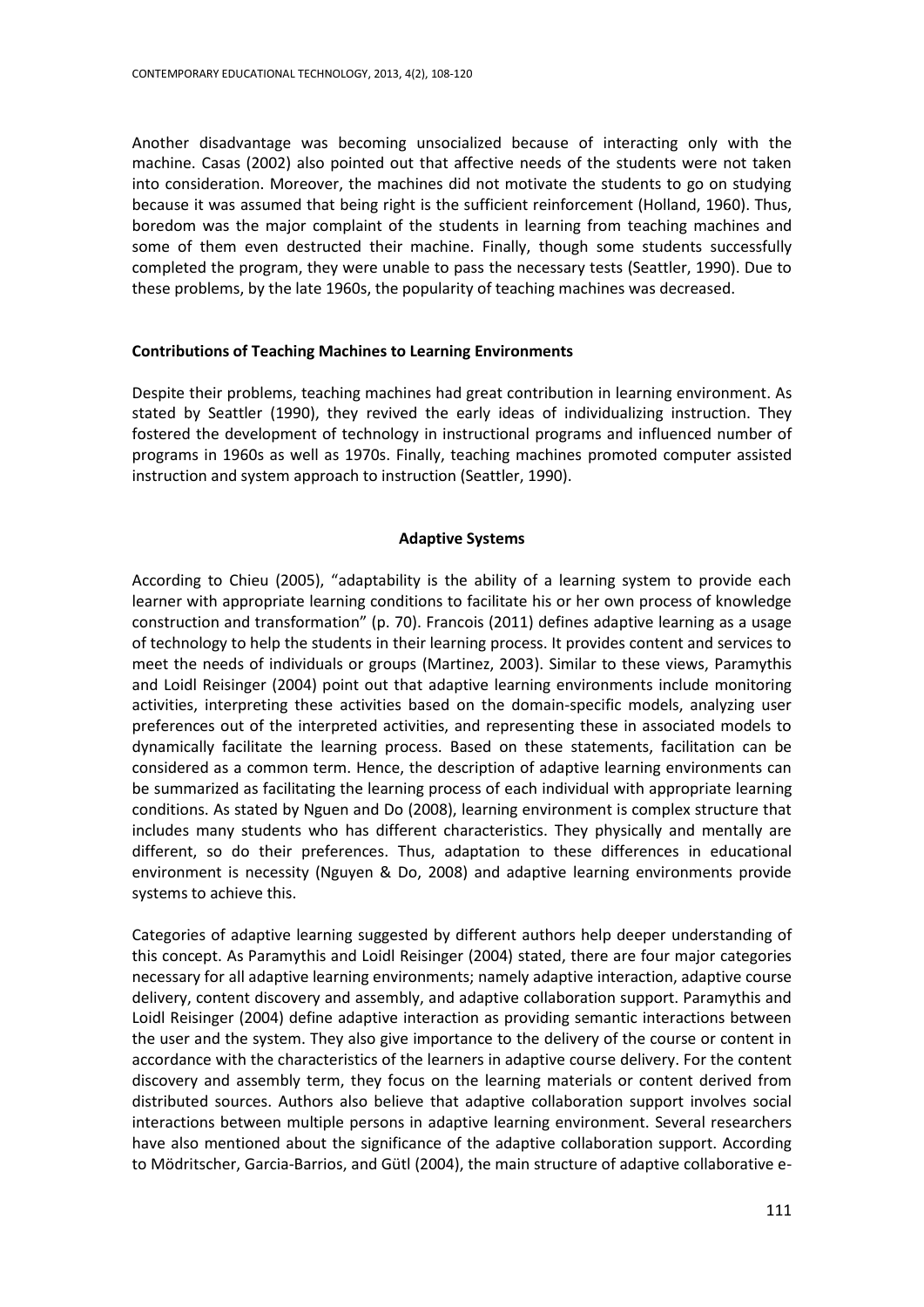learning is to support group learning and group activities via intelligent coaching. Similarly, the goal of the adaptive collaboration support is to form a group by taking the characteristics of different students into consideration (Brusilovsky, 1999).

Based on the other categorization toward adaptive learning environments in the literature, adaptive presentation of learner contents, adaptive use of pedagogical devices, adaptive communication support, adaptive assessment and adaptive problem-solving support can be implemented by course designer in adaptive learning context (Brusilovsky 1999; Murray 1999; Stoyanov & Kirschner 2004; as cited in Chieu, 2005). In addition to concepts in the previous categorization, adaptive assessment and adaptive problem-solving support are also among the main concepts of adaptive learning environments. Based on the view of Chieu (2005), adaptive problem-solving support tool in adaptive learning systems can help the learner with hints in the feedback given by using its knowledge-base when the learner decides to take support. For adaptive assessment, adaptive learning systems provide suitable problems to the individual learner, depending on his/her current knowledge (Chieu, 2005).

#### **Advantages of Adaptive Systems**

The proponents of adaptive learning state many benefits of these systems. According to Fischman (2011), with today's advanced technology, the adaptive learning environment has become more efficient and effective. Especially, developments in computer hardware and software allow creating those kinds of adaptive environments. Today, these systems are cheap and they can be used for both online and blended courses. In addition, unlike teaching machine, the order of instruction is defined by students not the instructor or a device. It takes into consideration that everyone has different experience so their knowledge and needs are different. However, traditional classroom environment, especially large classes does not allow instructors to deviate much from the syllabus to meet these needs. As opposed to traditional classroom environment, technology supported adaptive learning helps learners semantically interact with the system.

In adaptive learning systems, the preferences, background characteristics, prior knowledge of each individual can be interpreted by the system efficiently with the help of the technology. The system keeps the student's personal profiles, and based on them, adjust course to the student by providing different levels and presenting each topic, a series of skills and building blocks to master the concepts (Fischman, 2011). Adaptive learning systems can provide adaptive learning materials or adaptive content in accordance with the current situation of each learner from distributed sources in a shortest time. It includes animation, videos, interactive diagrams and other web based features entered when needed by students. Advanced technology enables learners to choose the adaptive content which was not emphasized in ITS.

Adaptive collaboration support which is one of the main categories of adaptive learning environments can be provided with intelligent tutors proposing several learner groups in accordance with the learner's level of knowledge or current cognitive state Adaptive learning systems can monitor each learner's knowledge construction process simultaneously and present scaffoldings and provide immediate feedback in accordance with each learner's expectations. Interactive tutor in the system help students to master of each skill, give short quizzes about the content, keep individual score and offer additional help. Game like environment provided by the system informs students about where they are and what is left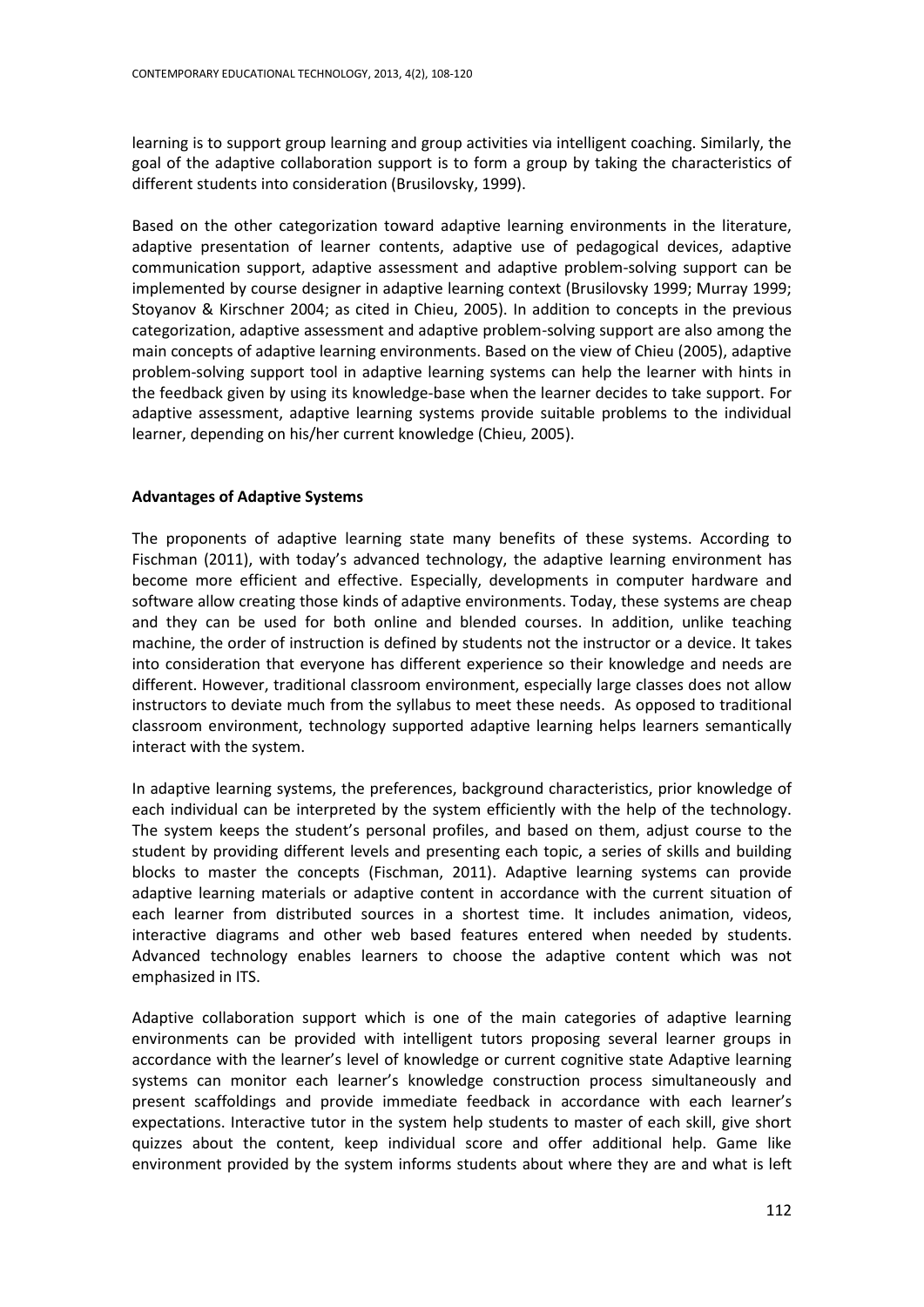to do, thus motivate to go on. These systems can be considered as adaptive forms of ITS; hence, they have the capabilities of all ITS as well as adaptive concepts.

Technology supported adaptive learning propose constructed learning context to the user in which he/she can construct own knowledge with several related individual or collaborative pedagogical activities by following the whole progress any time. To summary, in adaptive learning systems, students take the control of their learning process, access to the resources appropriate for their needs and study them at their pace.

The benefits of adaptive learning systems have taken the educators' attention since it offers many capabilities for the instructor. Adaptive learning environment provides opportunities for teacher to apply range of methods. Teacher can either use problem based instruction, case reasoning etc. Moreover, instructors are provided with opportunities to weight the material so that students are directed to high weighted materials to study. In adaptive learning systems, the instructor decides the proficiency level and students do not move forward until they achieve that level. Finally, instructors are informed about the students' process so that they can analyze in which content students face difficulties, by which source they overcome these problems etc.

#### **Disadvantages of Adaptive Systems**

Although the ideas behind the adaptive learning systems are dreams of all educators, the implementation of these ideas is really difficult. While the idea "adaptation based on individual differences" sounds good, it may cause problems if these differences and appropriate methods/materials to pertain these differences are not identified correctly. Nguyen and Do (2008) state that the system must gather information and data about the user and create a user model based on this information. However, which information should be obtained to create successful user model and how should it be obtained? Should system trust the learner to decide the appropriate method for their learning? Adaptive systems designers have to find answers for these questions. Moreover, they have to identify what to adapt. Should the mode of presentations adopt only or the appearance of the system also be adopted?

The system has to identify the differences such as background, prior knowledge about the content, learning style and offers a learning environment to suit these differences. If the systems are not carefully designed, it will not bring advantages only cause problems. The maintenance of adaptive systems is additional weaknesses them. Possible technical or technology related problems can prevent the effectiveness of adaptive learning systems. Since technological knowledge of the teachers may not be adequate to maintain such kind of systems, or students may lack technological knowledge to overcome the problem when they face one.

Finally, there is lack of research about the implementation of this system and lots of questions about them. This is one of the most important weaknesses of these systems. According to Fischman (2011), few studies were conducted to assess the outcomes of these environments. Although some of the studies indicate that students complete the course in shorter time and performed better, effectiveness of these programs are not done in isolation. In other words, researchers examine the effects of multi-featured environment, not isolate one element (Fischman, 2011). Thus, educators may not feel comfortable to implement these technologies into their courses. What it offers and how it accomplishes this should be analyzed and the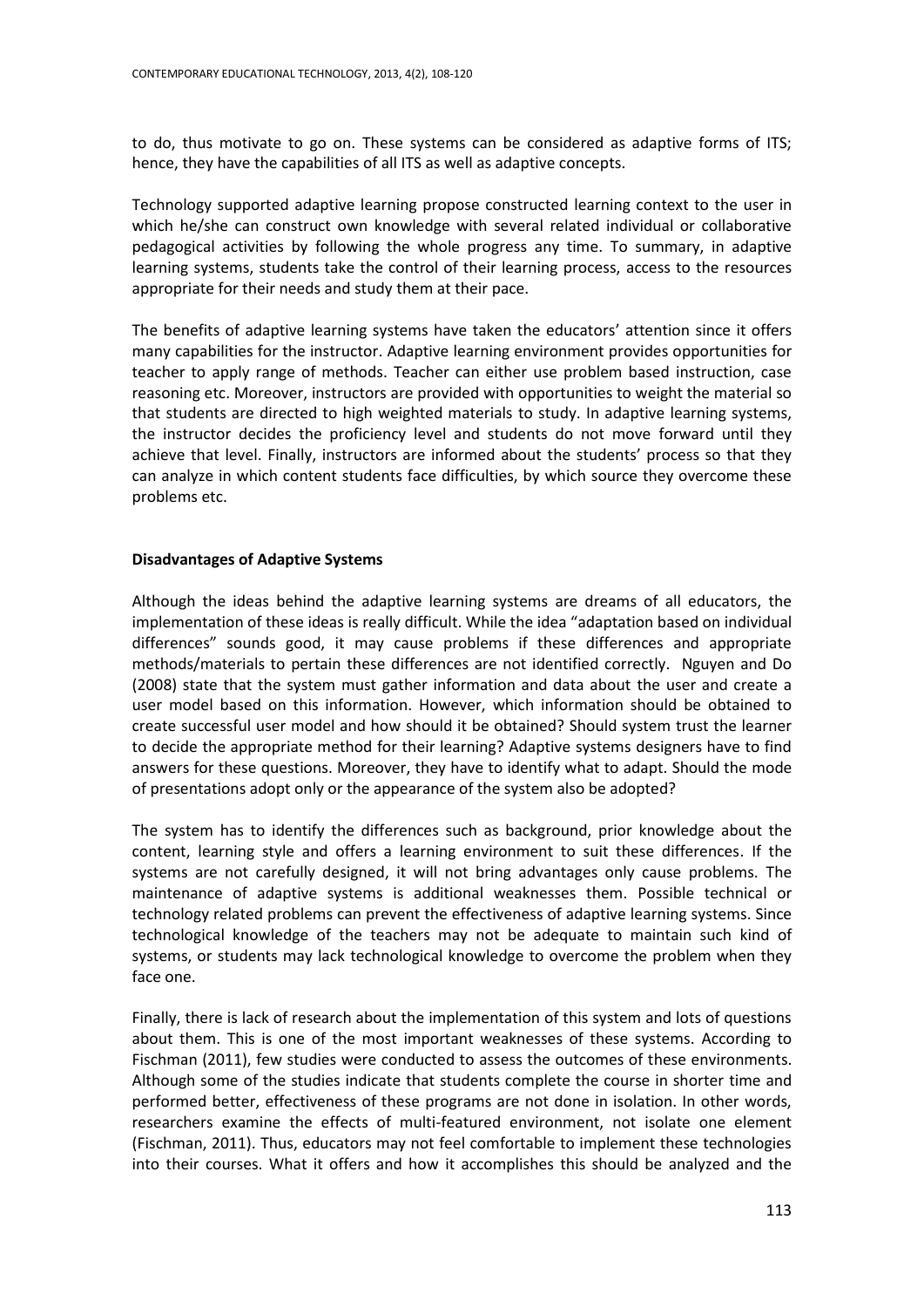learning results should be investigated deeply. Moreover, it should be investigated what should be adapted, when and how it should be adapted and what should be kept constant in adaptive learning systems. In addition, adaptive learning gets from students either applying pre-test or tracking their progress. It needs to be investigated which method is more effective or whether there should be another method.

#### **Comparison between Teaching Machines and Adaptive Systems: Theoretical Foundations**

The development of adaptive learning systems can be considered as a transformation of teaching machines, thanks to the newly-developed technologies and contemporary learning theories. For instance, with the development of personal computers, the idea of using teaching machines based on programmed instruction was integrated to the advanced computers. In 1990s, computer based instruction was new form of teaching machines, still based on the programmed instruction (Driscoll, 2005). New capabilities of technologies in that time leaded researchers to integrate the idea of programmed instruction to the personal computers. In today's situation, development of new technologies, such as artificial intelligence, and smart systems with the changing paradigm toward learning has created new term called as adaptive learning systems which can also be considered new forms of computer supported systems. Therefore, we can implicitly say that adaptive learning environments are the new forms of teaching machines. In other words, it can be stated that adaptive learning systems have not been emerged instantly; on the contrary, it has been developed parallel with the development of technology and change of the learning conditions from behaviorist to constructivist. It can be considered that teaching machines with the some of the main ideas, such as focusing personalization, monitoring student activity, and giving feedback composed the starting point of the today's adaptive learning systems which also have the similar ideas. That is, it is hard to say that adaptive learning systems are totally different than teaching machines.

The main similarities between teaching machines and adaptive learning systems are their aims. First, both of them aim to help/guide students in their learning process. Furthermore, they acknowledge the fact that each student has a different pace and it was difficult to adapt traditional classroom environment to the pace of all students. Both of them try to create an environment in which students study at their own pace and be active during the learning process. In addition, both of them keep the students' progress and inform the teacher about it. Teacher using one of them can analyze the progress of students and intervene if needed to reach the desired goals.

Although adaptive learning systems cannot totally be differentiated from teaching machines because of their commonalities, the differences between the two systems should also be emphasized to determine the structure of adaptive learning systems. The first difference between teaching machine and adaptive learning is their technologies. Teaching machine was designed in 1920s and spread out in 1950 when technology was not as advanced as it is now. Thus, teaching machines were not portable and it was difficult to modify it for teachers so that teachers had to participate in the design process and decide what he wanted to teach. In contrast, systems in adaptive learning create flexible environment for teachers. They can modify the system based on the needs that may not be predicted at the beginning of the course. The second and the main difference between teaching machine and adaptive learning was the learning theory underlying them. While teaching machines support programmed instruction based on behaviorist principles, today's adaptive learning systems mainly focus on constructivist principles.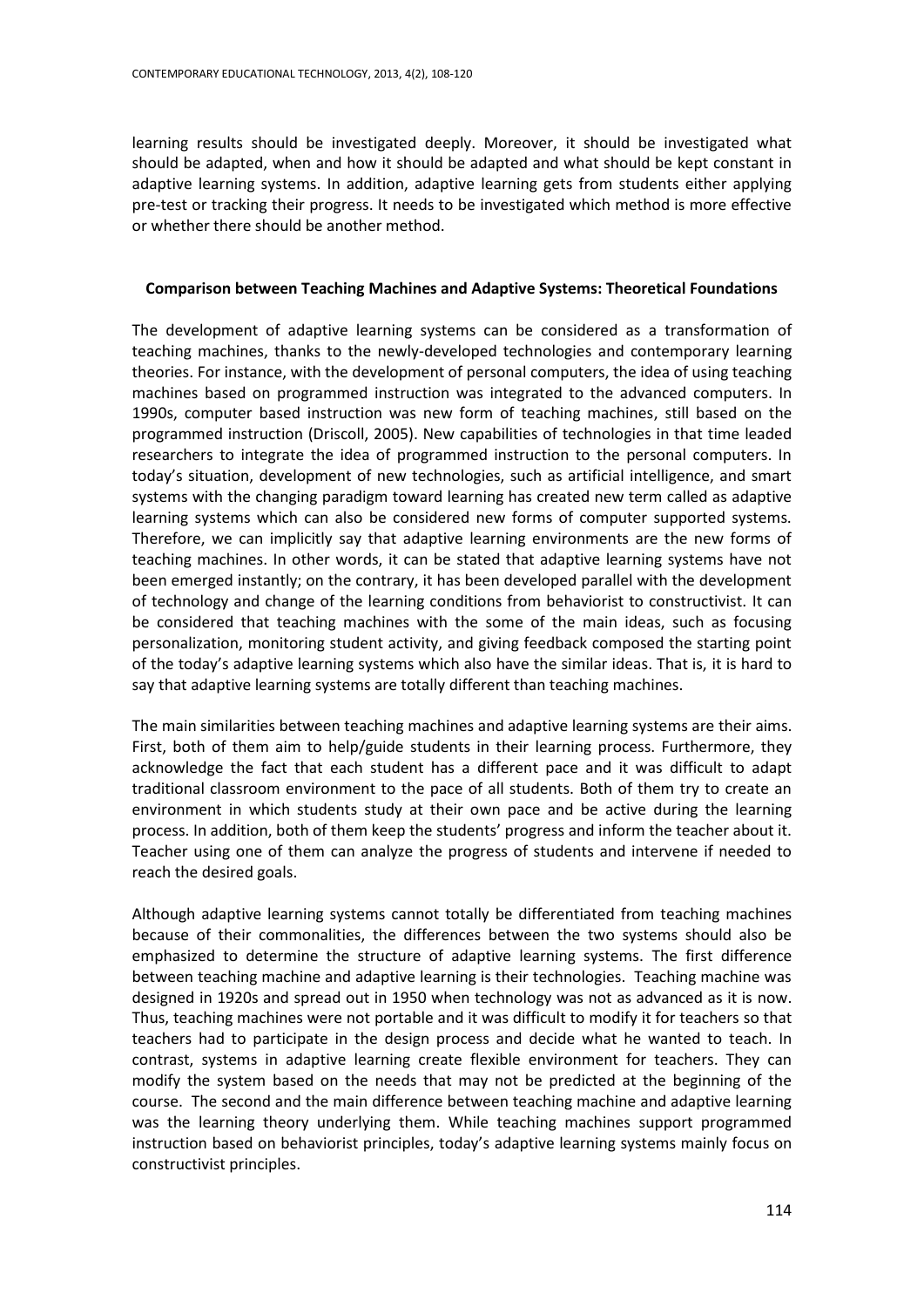Teaching machines in the education are implementation of behavioral laws using response dependent information to modify or change the behavior (Holland, 1960; Stolurow & Davis, 1965). Skinner described teaching machines incorporating the principles of learning, namely practice of the correct responses, knowledge of results and reinforcement of the right answer, minimum delay of reinforcement and successive small steps with hints (McKeachie, 1974). These principles focusing on activities only with the behaviors such as practicing, reinforcing, and ordering confirm the idea that these machines are based on behaviorist principles. The basic structure of teaching machines used to aim at giving responses (answers) to stimulus (questions) provided by the machine in sequentially ordered steps, called as programmed instruction by Skinner, by providing immediate feedback as reinforcements. According to Casas (2002), operant conditioning is a process in which behaviors are strengthened or weakened in accordance with the results of the specific behavior. It can be linked from this statement to the structure of the teaching machines requiring immediate strengthening of the correct answers to produce the desired behavior. Content proposed in small steps, sequential procedure, and immediate reinforcement to reach the desired behavior (learning) compose the main elements of the teaching machines. The instructional sequence in the system is so simple that the students hardly make a mistake while using the teaching machines (Saettler, 1990). Students responded to the questions posed by teaching machines and getting reinforcement, they gained the desired behavior such as pronouncing a word or indicating the result of a mathematical equation. There is a logical order in the teaching machine and all of the students have to follow the same path. Although the students are active, the teaching machine decides what question is posed in which order. Since learning is explained as change in the behavior, and learners are integrated to the system in a way of direct instruction, these machines are the application devices of behaviorist principles.

On the other hand, adaptive learning systems mainly emphasize on constructivist paradigm and meet the assumptions of constructivism. According to Ertmer and Newby (1993), the constructivist learning environment emphasizes learner control. In addition, the information is presented in a variety of different ways in terms of its order, modes, perspectives etc. Adaptive learning systems provide opportunities for teachers to apply those assumptions in learning environment. Adaptive learning does not aim to change the behavior of the students by giving reinforcement or force them to follow the start at the same place and follow the same path. Instead, it acknowledges the differences between students and creates learning environments based on these differences. It provides a personalized learning environment for all learners, both by adapting presentation and navigation through the course materials (Retalis & Papasalouros, 2005). By analyzing learner's profile or learning portfolio, it can dynamically reorganize course resources (Brusilovsky, 2001). It offers opportunity to point and meet the needs of individuals; thus it improves learner's satisfaction with the course and motivates them to complete that course (Dagger, Wade, & Conlan, 2005). For all these reasons, adaptive learning systems are well beyond teaching machines.

Atif, Benlamri and Berri (2003) state that constructivist model provides following different learning paths to construct individual's own learning in accordance with the characteristics and backgrounds of the individual. Similar to this view, Mödritscher, Garcia-Barrios, and Gütl (2004) reflect that the learner plays an active role in constructing his/her own knowledge through experiences in specific context. Since the aim of the adaptive learning environments is dynamically facilitating the learning of each individual by providing *adaptive interactions*, *adaptive course delivery*, *content discovery and assembly*, and *adaptive collaboration support* (Paramythis & Loidl Reisinger, 2004) in accordance with the learning styles, prior knowledge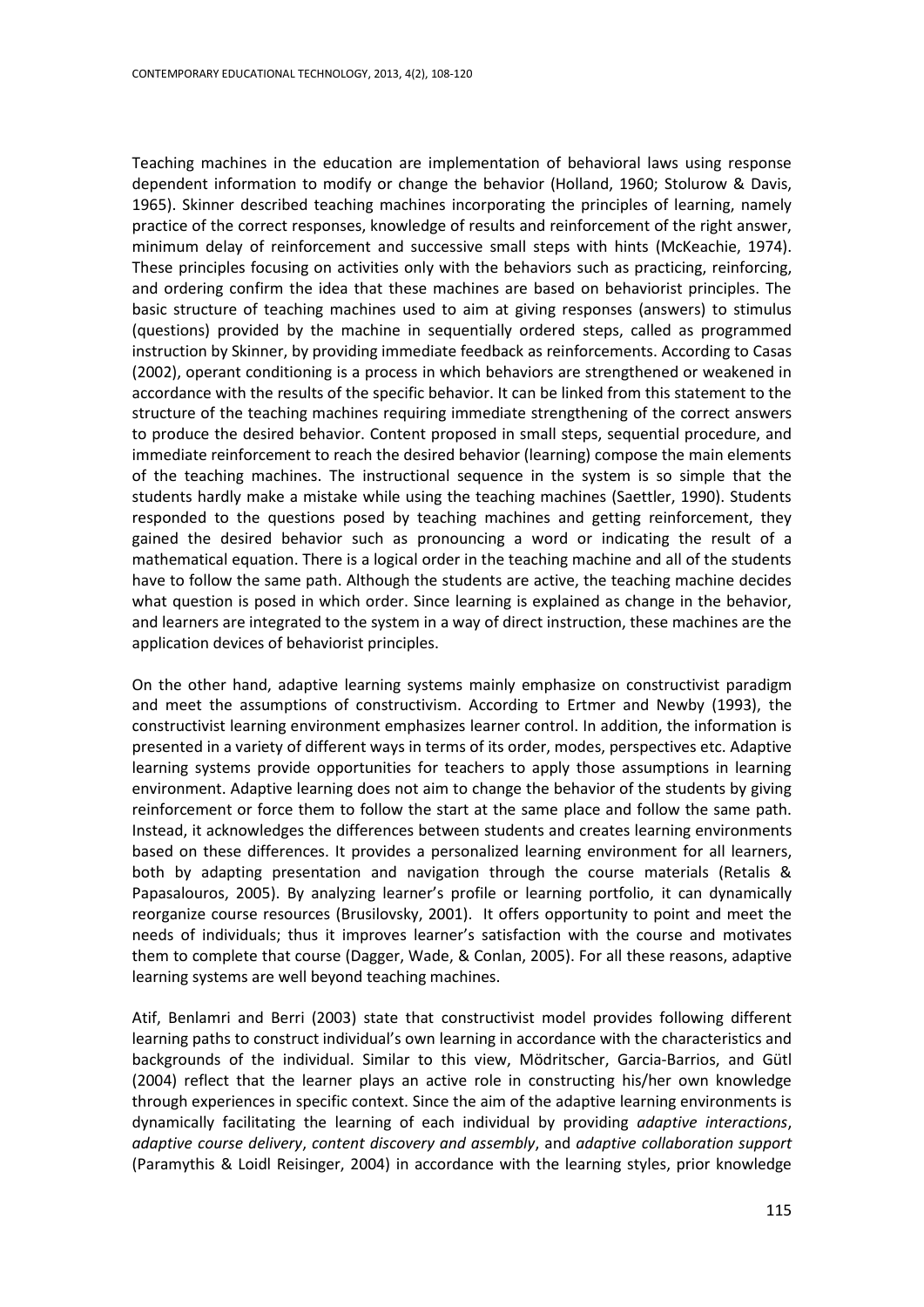and background characteristics, constructivist paradigm is the appropriate approach for these environments. Conditions of learning linked with instructional goals for constructivist philosophy help better understand the major principles. Driscoll (2005) listed these conditions linked with goals as follows:

- *1. Complex and relevant learning environments – reasoning, critical thinking*
- *2. Social negotiation – retention, understanding and use*
- *3. Multiple perspectives and multiple modes of learning – cognitive flexibility*
- *4. Ownership in learning – self regulation*
- *5. Self awareness of knowledge construction – mindful reflection, flexibility*

Adaptive learning systems' ability of producing representative problem situations or content in accordance with the needs of individual learners leads them to critical thinking. Compared to direct instruction, in adaptive learning systems, learners are provided with different learning contexts in which they can carry out the activities to reach their goals. Adaptive collaboration support with intelligent tutoring also creates matching groups or peers in the environment to provide social negotiation. For the purpose of cognitive flexibility, ongoing monitoring and recording of adaptive learning systems guide or advice learners for advance learning and knowledge transfer (Federico, 1999). Adaptive learning systems make learners active by providing dynamic and relevant contexts as well as resources in the environment. These environments allow learners to monitor their own progress in the environment to create self awareness of knowledge construction. Adaptive assessment and adaptive problem solving categories of adaptive learning environments are also consistent with constructivist paradigm. For instance, providing small group works, essays, and projects appropriate to knowledge level of learners in adaptive learning systems helps learners meaningfully learn based on constructivist approach. According to Mödritscher, Garcia-Barrios, and Gütl (2004), dynamic background library of adaptive learning environments supports constructivist learning. Federico (1999) also stated that "an intelligent tutoring system, enabling adaptive instruction in hypermedia environments by employing learners' navigational paths to guide their engagement with the subject matter, can provide the necessary scaffolding that may be sufficient for multiple representations to improve acquisition performance and knowledge transfer" (p. 684).

Another difference between adaptive learning systems and teaching machines was the content they deliver. Teaching machines present the same content for all individuals; on the other hand, adaptive learning systems deal with the learner needs and their characteristics for offering appropriate content or instructional strategies. Lastly, compared to teaching machines which do not include any collaboration among students, adaptive learning systems provide adaptive collaboration support (Brusilovsky, 1999; Mödritscher, Garcia-Barrios & Gütl, 2004; Paramythis & Loidl Reisinger, 2004).

Adaptive learning systems can be considered as historically developed systems with with the help of advanced technology and paradigm change toward learning. Teaching machines based on behavioristic paradigm were the starting point of individualized learning. Developing computer technology also integrated programmed instruction into the computers. Intelligent Tutoring Systems (ITS) consistent with "cognitivist view that the instruction should depend on the learner's current cognitive state" (Dalgarno, 2001, p. 185) were also new forms/means of individualized learning. According to Brusilovsky and Nijhawan (2002), ITS present relevant learning material for the individual learner by dynamically selecting from its knowledge base. Compared to teaching machines supporting predetermined steps in learning, ITS changed the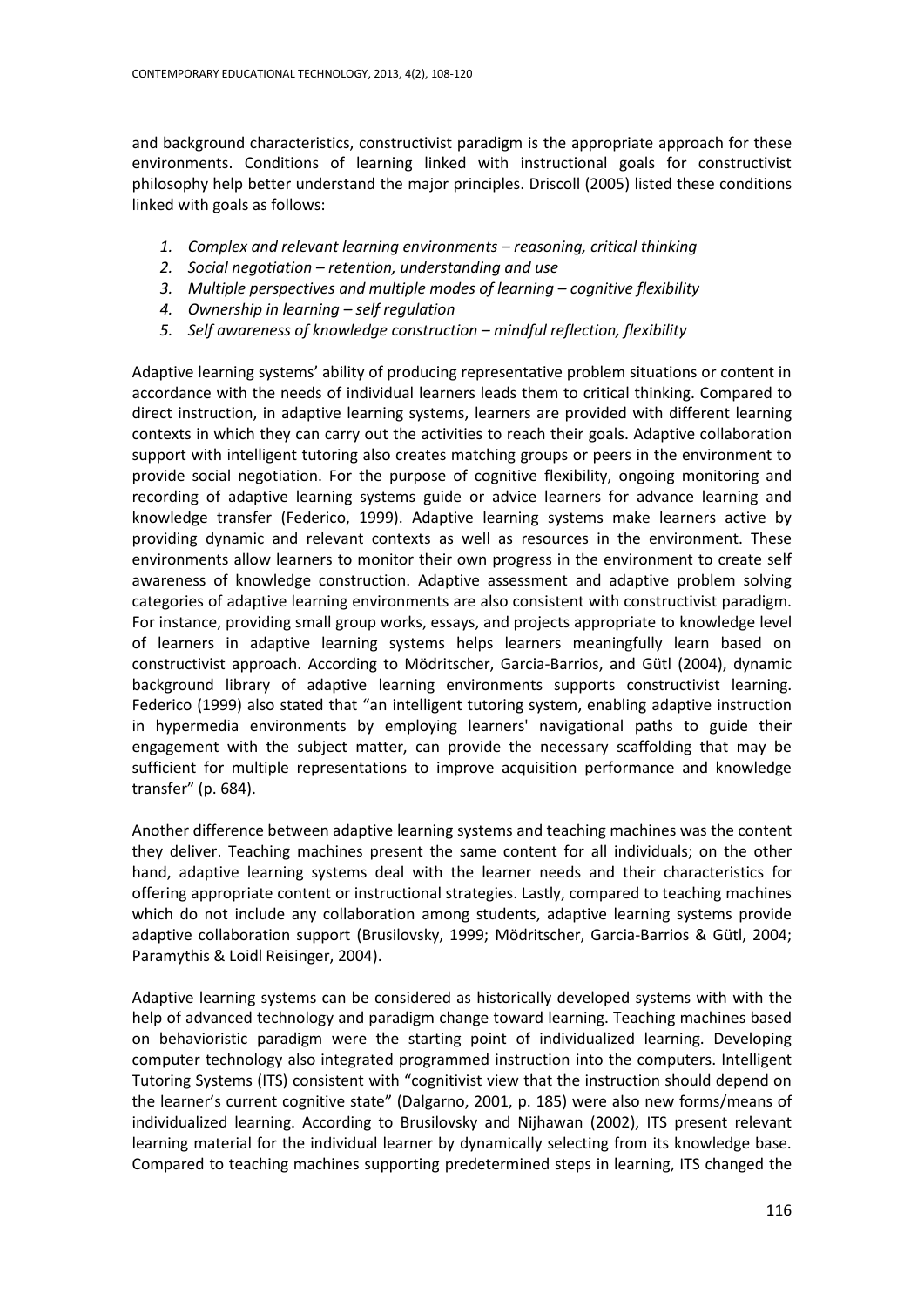paradigm to flexible learning. However, most ITS were not based on adaptive choice of content because of general use in schools in which every student learns the same concepts (Melis et al., 2001). In today's situation, adaptive learning systems with the advanced technologies and new paradigm in learning mostly focusing on individual differences and collaboration have created new forms of individualized learning. Since there is a consistent development in terms of individualized learning, it is possible to see the effects of teaching machines and intelligent tutoring systems in adaptive learning systems.

It appears that adaptive learning systems cannot be totally isolated from behaviorist and cognitivist principles. Although the main philosophical background of current adaptive learning systems is constructivism, some concepts of the programmed instruction such as immediate feedback and monitoring student's activity can be integrated as supportive or supplementary tools. Similarly, as Federico (1999) emphasized, cognitive processes should also be integrated in design and development of the adaptive learning systems.

## **Suggestions to Instructional Designers**

Adaptive learning just includes a system that helps create an effective and efficient learning environment. Thus, without a good design, it will help neither instructors nor students. Since adaptive learning is more suitable to constructivism, instructional designer should apply an appropriate design that meets the basic assumptions of constructivism. First, instructional designer should analyze the content of the course and consider the possible needs of students from different backgrounds, experiences and knowledge levels. To achieve this, he/she should get information about students such as which method or mode of presentation they prefer etc. Based on the relevant information, instructor should prepare content in different modes of presentation and in different level of expertise.

As stated by Stoyanov and Kirschner (2004), the system should be designed in a way that learners should be able to find what they want to learn and how they want to learn it. Learners should be provided feedback to see where they are in the curriculum and what else about the learning task or activity they are going to do next. In addition, learners should be provided opportunities to test the level of their knowledge, their learning styles, and be able to see their learning outcomes. Since adaptive learning systems keep records of student progress, the instructor should monitor each student's progress and see where they are, what problems they face etc. If there is a problem, they should intervene appropriately.

Students should also be provided with opportunities to socialize and reflect what they have learned. They should discuss with their peers and instructors. Besides, instructor should help students collaborate with their peers. He/she should use different modes of group discussion and collaboration with learners (Stoyanov & Kirschner 2004). If adaptive learning is used by different instructors, instructional designer should inform the teacher about the benefits and weaknesses of the system as well as how they can modify the system if there is a problem. Moreover, he/she should provide guidance and help when needed and support the adaptation process of instructors to use adaptive learning.

Instructional designers need to be involved in the development of adaptive learning systems with system developers. It is important to note that adaptive learning environments should not be developed for a specific domain or subject matter. On the contrary, adaptive learning systems should enable teachers or instructors to integrate a variety of pedagogical devices,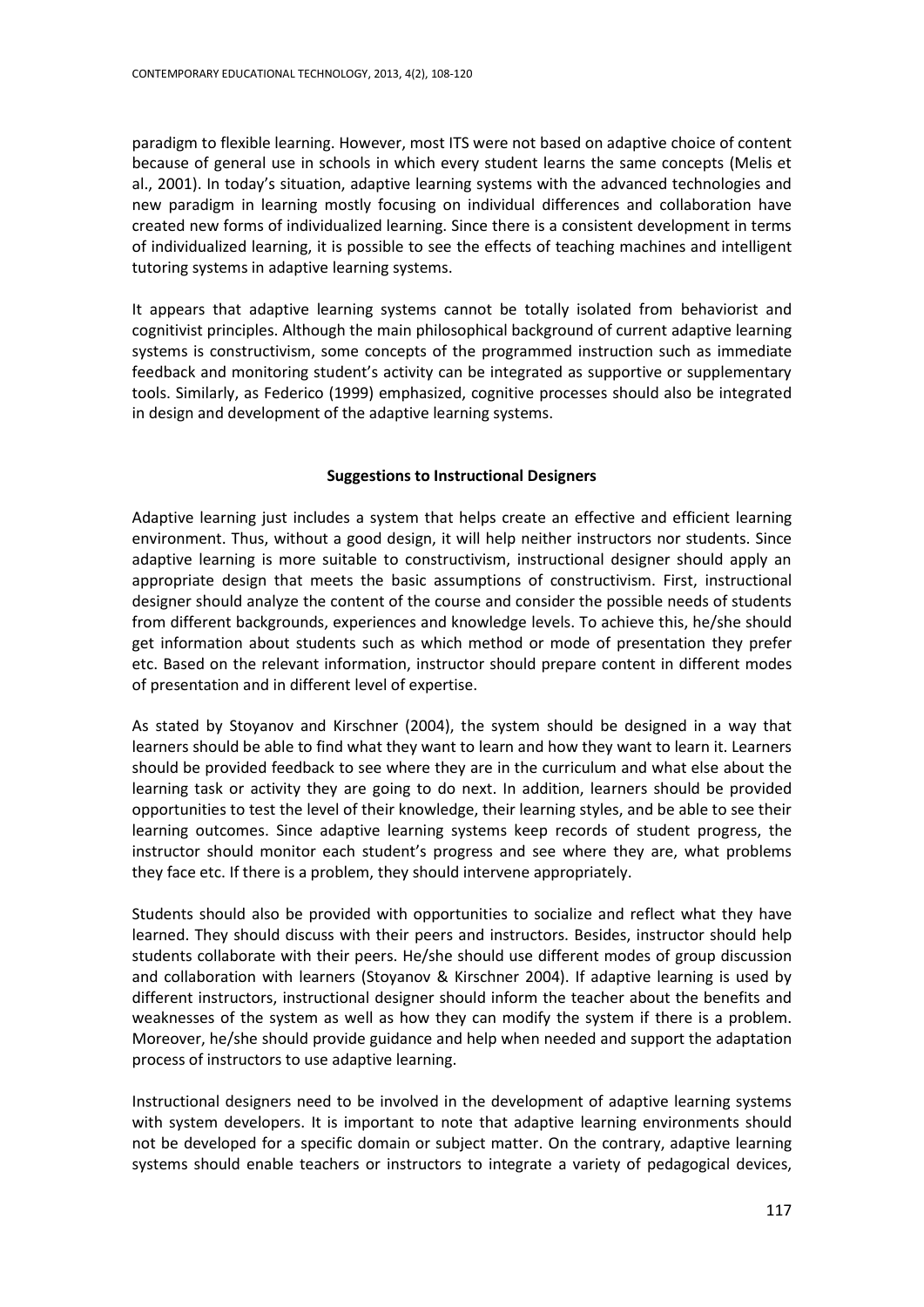learning contents and collaboration strategies into the system to improve their uses in education. Consistent with this view, Chieu (2005) points out that adaptive learning systems should be domain independent.

In addition, instructional designers should carefully analyze learner activities to design an adaptive learning environment. As Federico (1999) emphasizes, recognized student activities such as navigational preferences and search options should be taken into consideration in the design of the adaptive interfaces.

Another suggestion toward adaptive learning systems is related to developing these systems based on cognitive flexibility. That is, multiple perspectives in accordance with the knowledge level and the current cognitive state of learners should be provided in the adaptive context. However, adaptive content delivery or presentation strategies in these systems should not increase cognitive load of the learner. The cognitive load principles, such as avoiding split attention and decreasing redundancy proposed by Clark, Nguyen and Sweller (2006), should be implemented during the development of adaptive learning systems.

As the final suggestion, instructional designers should mainly follow constructivist principles in designing adaptive learning systems and integrate compatible components of behaviorist principles (i.e. immediate feedback when learner needs help for a specific problem in the context) along with cognitivist principles (i.e. providing instructional strategies regarding the cognitive state of the learner) as supportive tools.

#### **References**

- Atif, Y., Benlamri, R., & Berri, J. (2003). Learning objects based framework for self-adaptive learning. *Education and Information Technologies*, *8(*4*)*, 345–368.
- Brusilovsky, P. (1999). Adaptive and intelligent technologies for web-based education. In C. Rollinger & C. Peylo (Eds.), *Special issue on intelligent systems and teleteaching* (Vol. 4, pp. 19–25), Künstliche Intelligenz.
- Brusilovsky, P. (2001). Adaptive hypermedia. *User Modeling and User Adapted Interaction, 11*(1-2), 87–110.
- Brusilovsky, P. & Nijhawan, H. (2002). A framework for adaptive e-learning based on distributed re-usable learning activities. Proceedings of the *World Conference on E Learning, E-Learn 2002*, Montreal, Canada.
- Calvin, A. D. (1969). *Programmed instruction*. Bold New Venture: Indiana University Press.
- Casas, M. (2002). *The use of Skinnerian teaching machines and programmed instruction in the United States 1960-1970* (Unpublished doctoral dissertation). Harvard University, 1997. (ERIC Document Reproduction Service No. ED 469942).
- Chieu, V. M. (2005). *Constructivist learning: An operational approach for designing adaptive learning environments supporting cognitive flexibility* (Unpublished doctoral dissertation). Louvain-la-Neuve, BE: Université catholique de Louvain.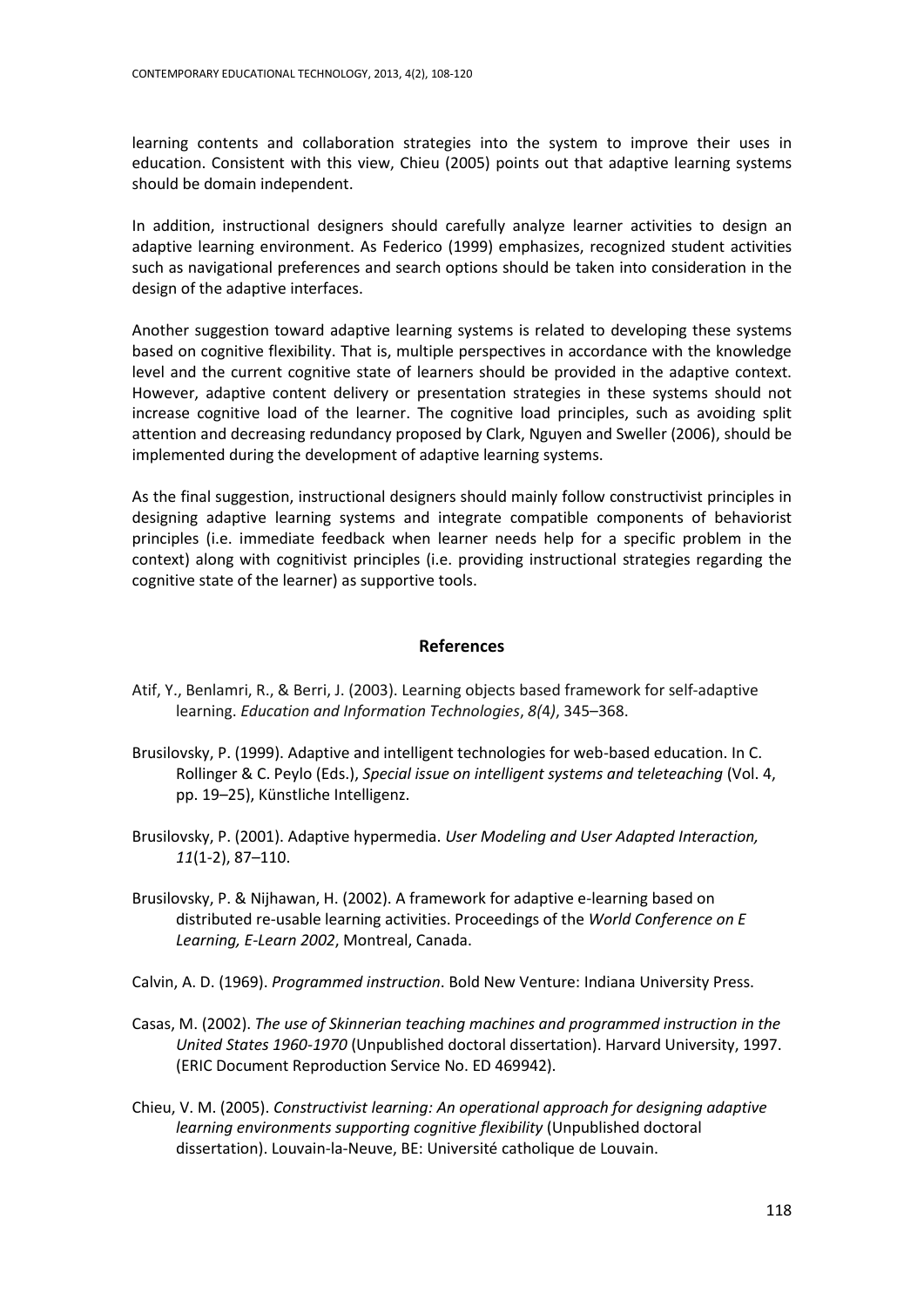- Clark, R. C., Nguyen, F., & Sweller, J. (2006). *Efficiency in learning: Evidence-based guidelines to manage cognitive load*. San Francisco, CA: Pfeiffer.
- Dagger, D., Wade, V., & Conlan, O. (2005). Personalisation for all: Making adaptive course composition easy. *Educational Technology & Society, 8*(3), 9–25.
- Dalgarno, B. (2001). Interpretations of constructivism and consequences for Computer Assisted Learning. *British Journal of Educational Technology*, *32*(2), 183–194.
- Driscoll, M. P. (2005). Psychology *of learning for instruction (*3nd ed). Boston, MA: Allyn & Bacon.
- Ertmer, P. A. & Newby, T. J. (1993). Behaviorism, cognitivism, constructivism: Comparing critical features from an instructional design perspective. *Performance Improvement Quarterly, 6*(4), 50 – 72.
- Federico, P. A. (1999). Hypermedia environments and adaptive instruction. *Computers in Human Behavior*, *15*, 653–692.
- Fischman, J. (2011). The rise of teaching machines, Retrieved on May 23, 2011 from http://chronicle.com/article/The-Rise-of-Teaching-Machines/127389/
- Francois, C. (2011). *What is adaptive learning?* Retrieved on 24 May 2011 from http://www. wisegeek.com/what-is-adaptive-learning.htm
- Holland, J. G. (1960). Teaching machines: An application of principles from the laboratory. *Journal of the Experimental Analysis of Behavior*, *3*, 275-287.
- Martinez, M. (2003). *Adaptive learning.* Retrieved on May 24, 2011 from http://www. trainingplace.com/source/research/adaptivelearning.htm
- McKeachie, W. J. (1974). The decline and fall of the laws of learning. *Educational Researcher*, *128*(3), 7–11.
- Melis, E., Andrès, E., Büdenbender, J., Frischauf, A., Goguadze, G., Libbrecht, P., Pollet, M., & Ullrich, C., (2001). ActiveMath: A generic and adaptive web-based learning environment. *International Journal of Artificial Intelligence in Education, 12*, 385-407.
- Mödritscher, F., Garcia-Barrios, V. M., & Gütl, C. (2004). The past, the present and the future of adaptive e-learning. An approach within the scope of the research project AdeLE. In M. Auer & U. Auer (Eds.), *Proceedings of the International Conference on Interactive Computer Aided Learning (ICL 2004)*. Villach, Austria: Carinthia Tech Institute.
- Nguyen, L. & Do, P. (2008) Learner model in adaptive learning. *Proceedings of World Academy of Science, Engineering and Technology, 35*, 396-401.
- Paramythis, A.& Loidl-Reisinger, S. (2004). Adaptive learning environments and elearning standards. *Electronic Journal on e-Learning, 2*(1), 181–194.